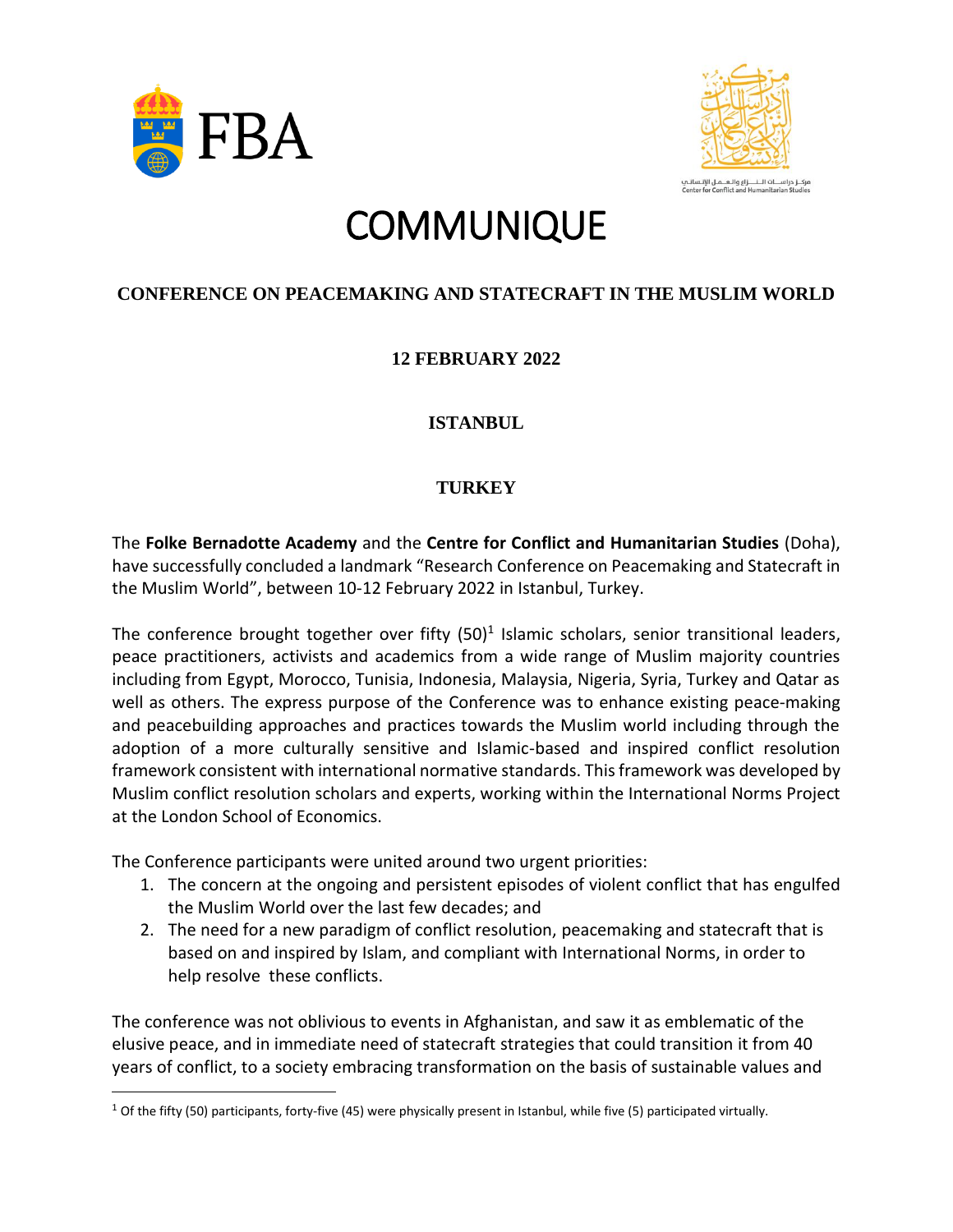



the development needs of its people.

The conference was motivated, therefore, by the sole desire of all delegates - from ulema and activists, political leaders and academics- to spare the people of the Muslim world further violent conflict. Moreover, the conference was convinced that the path was one based on a progression from developing short-term transitional frameworks that bridge over to lasting comprehensive governance arrangements.

A unique contribution the conference grappled with over the three days, was how to base any intervention - from conflict resolution to peacemaking measures to models of statecraft - in the rich and longstanding scripts and traditions of Islam itself. A critical point of departure was that the Maqasid al Shariah (the Intents of Islamic Law) provided a foundation for Islamically-inspired normative standards and principles in relation to the relief of humanitarian suffering, the promotion of human development, respect for good governance, the advance of fundamental freedoms, establishing the rule of law, and the establishment of inclusive governance based on popular consultation.

In order to realise these objectives, the Conference on Peacemaking and Statecraft in the Muslim World emerged convinced that:

- 1. Conflicts affecting the Muslim world cannot be resolved by violence or military means, and sustainable peace can only be achieved through the development of inclusive political solutions negotiated by those who are involved and affected by such conflicts;
- 2. Securing a permanent cessation of hostilities and laying down agreed political transitional arrangements are two fundamental prerequisites to the transformation and lasting settlement of such conflicts;
- 3. In the view of the Conference, such arrangements need to be culturally and religiously sensitive and situated within the local context of the conflicts they are seeking to help resolve;
- 4. Recent experience demonstrates that existing best practice peace-making and building approaches towards such conflicts need to be enhanced if they are to be properly situated and better understood and supported by stakeholders affected by these conflicts, including a focus on Women Peace and Security;
- 5. The enhancement of such best practices can be achieved through the development and deployment of a more culturally and Islamic inspired conflict resolution framework, consistent with international norms, which draws upon the soft-power of Islam. These